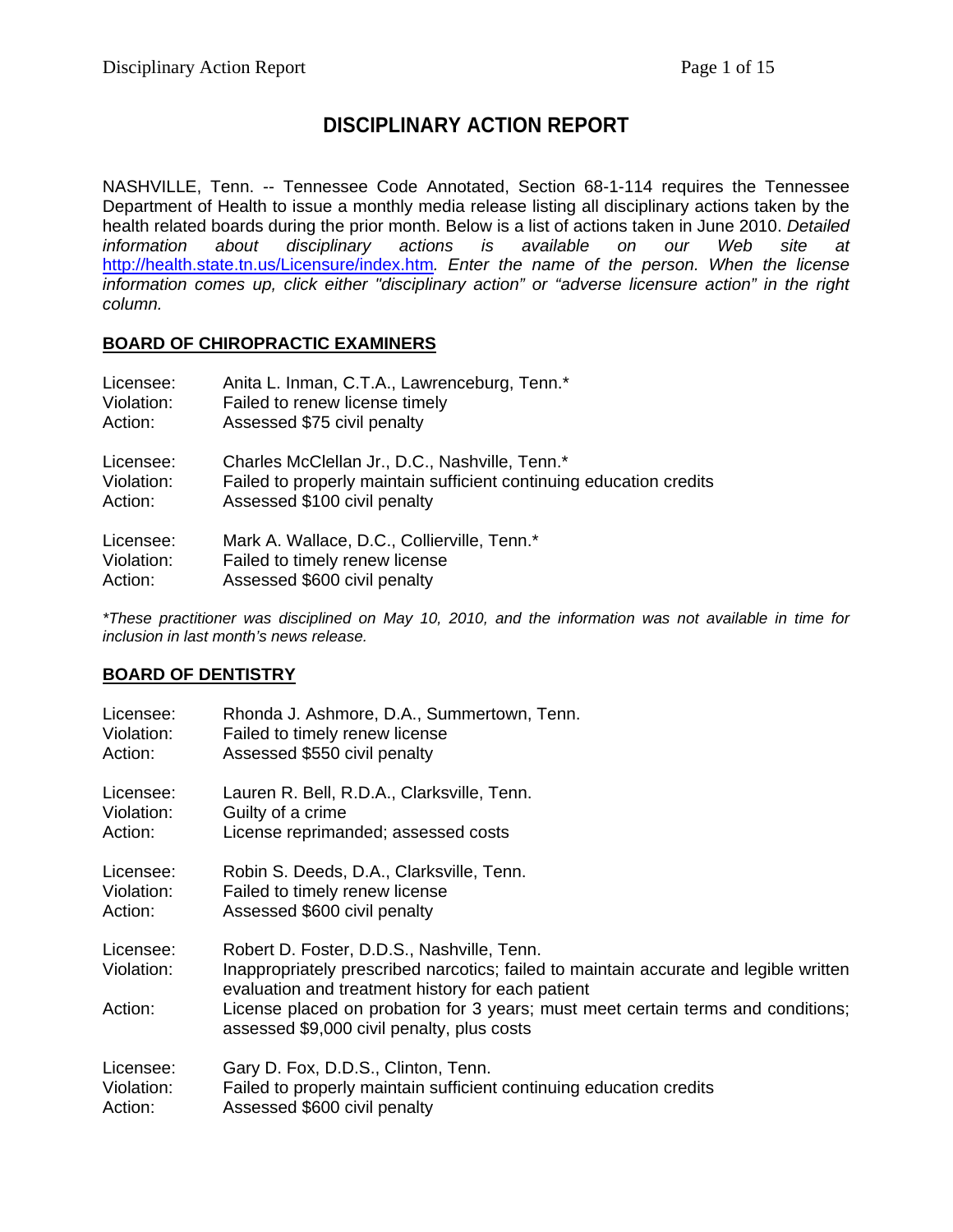| Licensee:<br>Violation:<br>Action: | M. Rheshale Gilbert, D.H., Hermitage, Tenn.<br>Failed to properly maintain sufficient continuing education credits<br>Assessed \$300 civil penalty; must submit 30 hours of continuing education<br>including two hours in chemical dependency and current CPR certification.           |
|------------------------------------|-----------------------------------------------------------------------------------------------------------------------------------------------------------------------------------------------------------------------------------------------------------------------------------------|
| Licensee:<br>Violation:<br>Action: | Travonva L. Gilbert, D.A., Pulaski, Tenn.<br>Failed to timely renew license<br>Assessed \$250 civil penalty                                                                                                                                                                             |
| Licensee:<br>Violation:<br>Action: | Juanita Greer, DA., Memphis, Tenn.<br>Failed to properly maintain sufficient continuing education credits<br>Assessed \$150 civil penalty; must submit two hours of continuing education in<br>chemical dependency                                                                      |
| Licensee:<br>Violation:<br>Action: | Angela Gugger, D.A., Chapel Hill, Tenn.<br>Failed to timely renew license<br>Assessed \$150 civil penalty                                                                                                                                                                               |
| Licensee:<br>Violation:<br>Action: | Tina D. Haney, D.A., Pulaski, Tenn.<br>Failed to renew license timely<br>Assessed \$150 civil penalty                                                                                                                                                                                   |
| Licensee:<br>Violation:<br>Action: | Katherine Vaporis Herron, D.H., Nashville, Tenn.<br>Failed to properly maintain sufficient continuing education credits<br>Assessed \$300 civil penalty; must submit one hour of continuing education in<br>chemical dependency                                                         |
| Licensee:<br>Violation:<br>Action: | Tisha Thomas Holloway, D.H., Thompsons Station, Tenn.<br>Failed to properly maintain sufficient continuing education credits<br>Assessed \$300 civil penalty; must submit 18 hours of continuing education<br>including two hours in chemical dependency and current CPR certification. |
| Licensee:<br>Violation:<br>Action: | Julie LaForlette, D.A., Knoxville, Tenn.<br>Failed to properly maintain sufficient continuing education credits<br>Assessed \$150 civil penalty; must submit 14 hours of continuing education credit<br>and current CPR certification.                                                  |
| Licensee:<br>Violation:<br>Action: | Jo Ann Millsap, D.H., Fort Worth, Texas<br>Failed to properly maintain sufficient continuing education credits<br>Assessed \$300 civil penalty; must submit 19 hours of continuing education and<br>current CPR certification.                                                          |
| Licensee:<br>Violation:<br>Action: | Gwendolyn D. Moore, D.A., Memphis, Tenn.<br>Failed to timely renew license<br>Assessed \$50 civil penalty                                                                                                                                                                               |
| Licensee:<br>Violation:<br>Action: | Rebecca L. Oliver, R.D.A., Murfreesboro, Tenn.<br>Intentionally submitted false or misleading records<br>License reprimanded; assessed \$2,000 civil penalty, plus costs                                                                                                                |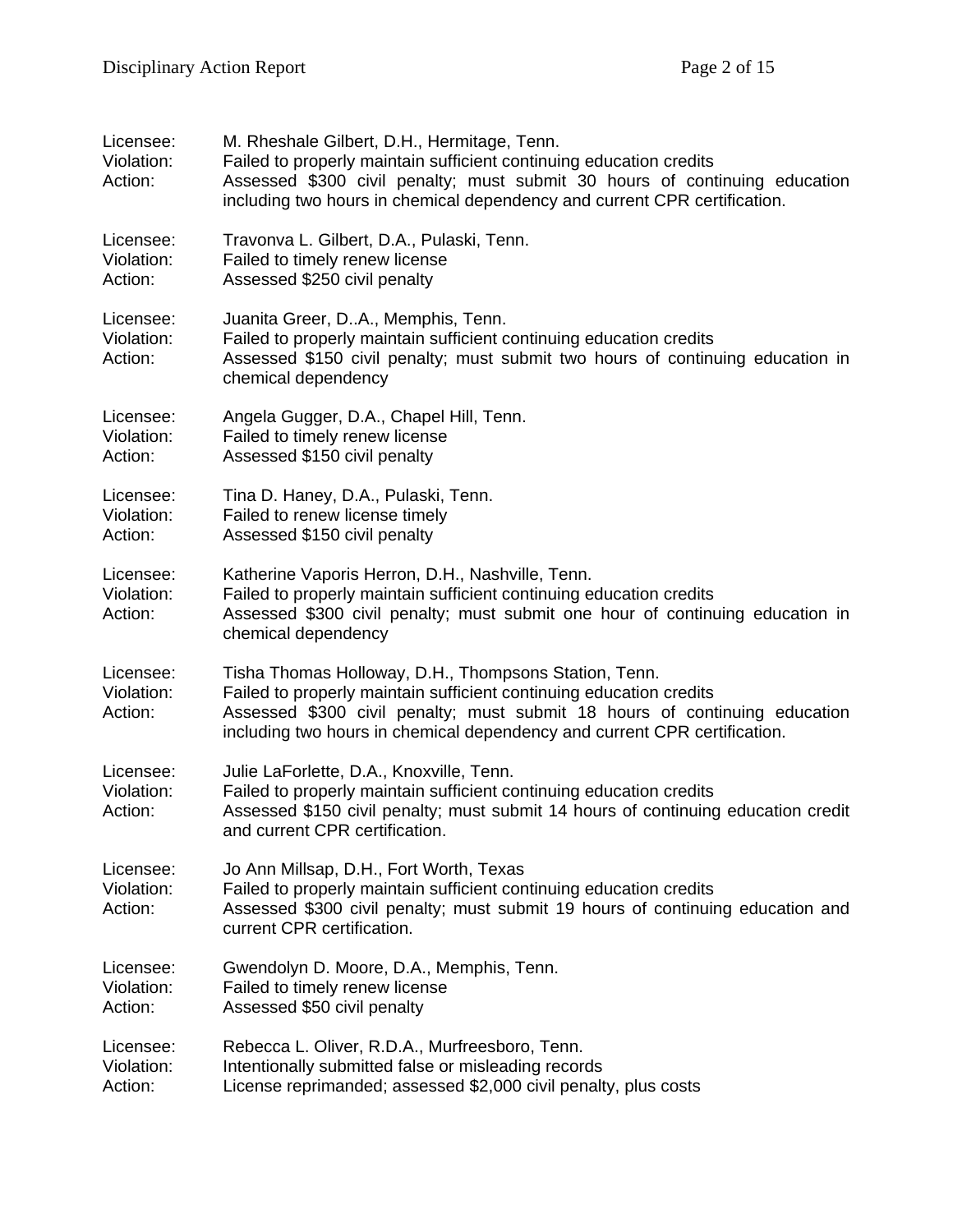| Licensee:<br>Violation:<br>Action: | Mary H. Page, D.H., Memphis, Tenn.<br>Failed to properly maintain sufficient continuing education credits<br>Assessed \$300 civil penalty; must submit two hours of continuing education and<br>current CPR certification.                                                                                                       |
|------------------------------------|----------------------------------------------------------------------------------------------------------------------------------------------------------------------------------------------------------------------------------------------------------------------------------------------------------------------------------|
| Licensee:                          | Mendy R. Pearce, D.A., Chattanooga, Tenn.                                                                                                                                                                                                                                                                                        |
| Violation:                         | Failed to properly maintain sufficient continuing education credits                                                                                                                                                                                                                                                              |
| Action:                            | Assessed \$150 civil penalty; must submit 22 hours of continuing education                                                                                                                                                                                                                                                       |
| Licensee:<br>Violation:<br>Action: | Amanda L. Peden, D.A., Christiana, Tenn.<br>Failed to properly maintain sufficient continuing education credits<br>Assessed \$150 civil penalty; must submit two hours of continuing education in<br>chemical dependency                                                                                                         |
| Licensee:                          | Holly B. Reagan, D.H., Manchester, Tenn.                                                                                                                                                                                                                                                                                         |
| Violation:                         | Failed to properly maintain sufficient continuing education credits                                                                                                                                                                                                                                                              |
| Action:                            | Assessed \$300 civil penalty; must submit one hour of continuing education                                                                                                                                                                                                                                                       |
| Licensee:<br>Violation:<br>Action: | John G. Reddick, D.D.S., Memphis, Tenn.<br>Advertised sedation dentistry services and had not obtained a permit as required<br>License reprimanded; must cease and desist advertisement of sedation dentistry<br>services until a permit is obtained from the Board of Dentistry; assessed \$500.00<br>civil penalty, plus costs |
| Licensee:                          | Cynthia A. Simpson, D.A., Halls. Tenn.                                                                                                                                                                                                                                                                                           |
| Violation:                         | Failed to timely renew license                                                                                                                                                                                                                                                                                                   |
| Action:                            | Assessed \$550 civil penalty                                                                                                                                                                                                                                                                                                     |
| Licensee:<br>Violation:<br>Action: | Lisa Jones Smith, D.H., Brentwood, Tenn.<br>Failed to properly maintain sufficient continuing education credits<br>Assessed \$300 civil penalty; must submit one hour of continuing education in<br>chemical dependency                                                                                                          |
| Licensee:                          | Kristy Stanley, D.H., Johnson City, Tenn.                                                                                                                                                                                                                                                                                        |
| Violation:                         | Failed to timely renew license                                                                                                                                                                                                                                                                                                   |
| Action:                            | Assessed \$750 civil penalty                                                                                                                                                                                                                                                                                                     |
| Licensee:                          | Lisa N. Stevens, D.H., Bristol Va.                                                                                                                                                                                                                                                                                               |
| Violation:                         | Failed to timely renew license                                                                                                                                                                                                                                                                                                   |
| Action:                            | Assessed \$150 civil penalty                                                                                                                                                                                                                                                                                                     |
| Licensee:                          | Tammy L. Watson, D.A., Smyrna, Tenn.                                                                                                                                                                                                                                                                                             |
| Violation:                         | Failed to timely renew license                                                                                                                                                                                                                                                                                                   |
| Action:                            | Assessed \$100 civil penalty                                                                                                                                                                                                                                                                                                     |
| Licensee:                          | Lisa Wilson, D.A., Cordova, Tenn.                                                                                                                                                                                                                                                                                                |
| Violation:                         | Failed to timely renew license                                                                                                                                                                                                                                                                                                   |
| Action:                            | Assessed \$100 civil penalty                                                                                                                                                                                                                                                                                                     |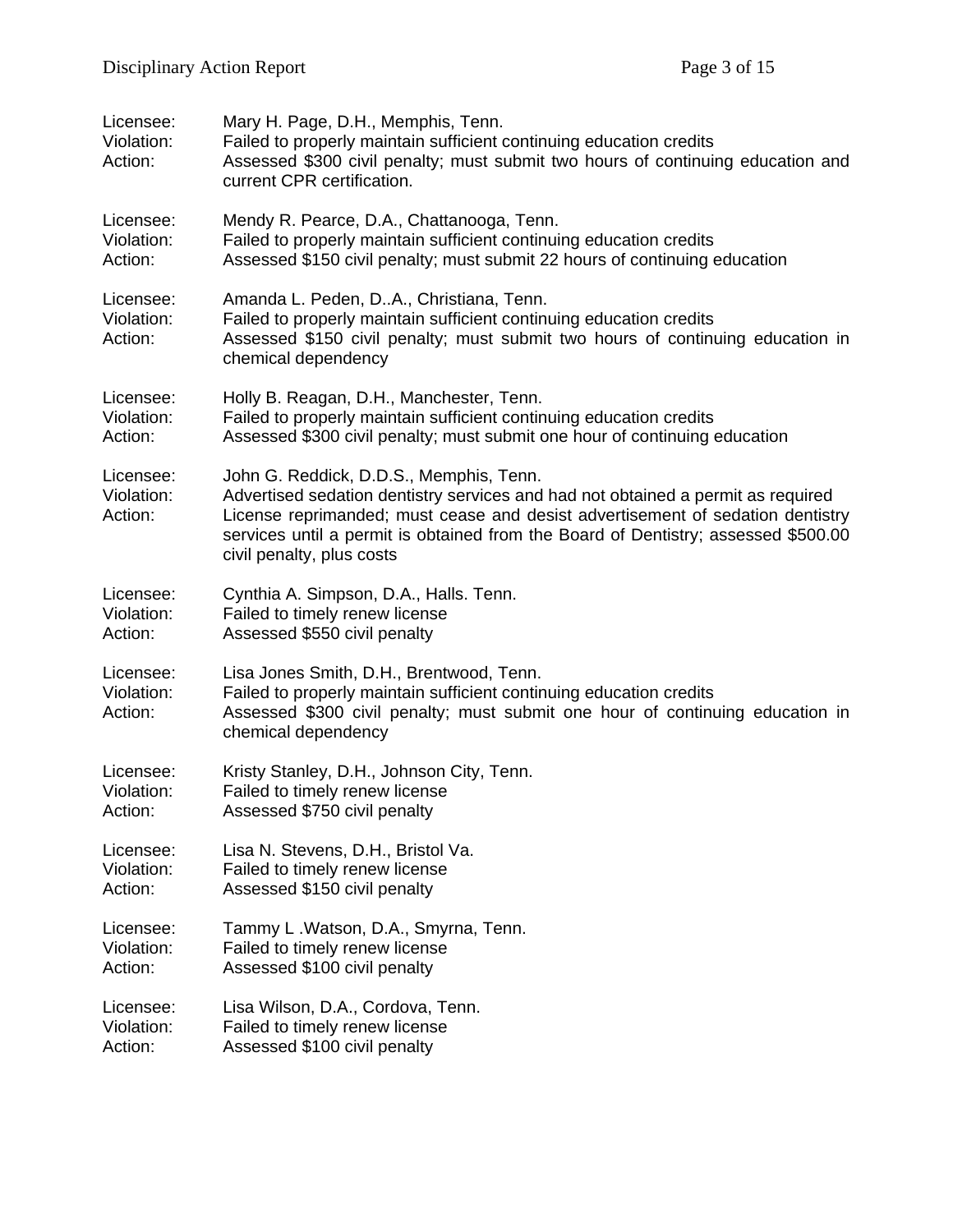## **BOARD OF EMERGENCY MEDICAL SERVICES**

| Licensee:<br>Violation:<br>Action: | Joshua A. Blevins, EMT-IV, Bluff City, Tenn.<br>Performing or attempting emergency care techniques or procedures without<br>permission, license, certification, training, medical direction or otherwise engaging<br>in unethical practices or conduct<br>License placed on probation for 1 year; must meet certain terms and conditions;<br>assessed \$150 civil penalty |
|------------------------------------|---------------------------------------------------------------------------------------------------------------------------------------------------------------------------------------------------------------------------------------------------------------------------------------------------------------------------------------------------------------------------|
| Licensee:<br>Violation:<br>Action: | James E. Gatewood, EMT-IV, Memphis, Tenn.<br>Performing or attempting emergency care techniques or procedures without<br>permission, license, certification, training, medical direction or otherwise engaging<br>in unethical practices or conduct<br>License voluntarily surrendered/revoked                                                                            |
| Licensee:<br>Violation:<br>Action: | Jessica D. Hanes, EMT-IV, Woodbury, Tenn.<br>Positive drug screen<br>License placed on probation to run concurrent with monitoring contract already in<br>place with the Tennessee Professional Assistance Program                                                                                                                                                        |
| Licensee:<br>Violation:<br>Action: | Med Stat, Manchester, Tenn.<br>Delegating, assisting, or advising a person to perform professional responsibilities<br>without being qualified or licensed by the board<br>License placed on probation for 1 year; assessed \$3,600 civil penalties                                                                                                                       |
| Licensee:<br>Violation:<br>Action: | Joseph D. Phillips, EMT-P, Cordova, Tenn.<br>Positive drug screen<br>License placed on probation to run concurrent with monitoring contract already in<br>place with Employee Assistance Program, Memphis, Tenn.                                                                                                                                                          |
| Licensee:<br>Violation:            | Professional Medical Transport, McMinnville, Tenn.<br>Services improperly disposed of records which included personal information of<br>various patient.                                                                                                                                                                                                                  |
| Action:                            | License reprimanded; assessed \$750 civil penalty                                                                                                                                                                                                                                                                                                                         |
| Licensee:<br>Violation:<br>Action: | James R. Shetters, First Responder, Sherwood, Tenn.<br>Failed to report criminal conviction on license renewal<br>License revoked                                                                                                                                                                                                                                         |

#### **BOARD OF MEDICAL EXAMINERS**

Licensee: John Netterville, M.D., Nashville, Tenn. Violation: Dispensing, prescribing or otherwise distributing controlled substances not medically necessary, advisable or justified for a diagnosed conditions Action: License revoked; assessed costs

#### **BOARD OF NURSING**

| Licensee:  | Larry Christopher Arnold, R.N., Murfreesboro, Tenn.*                              |
|------------|-----------------------------------------------------------------------------------|
| Violation: | Removal of narcotics without authorization                                        |
| Action:    | License placed on probation to run concurrent with monitoring contract already in |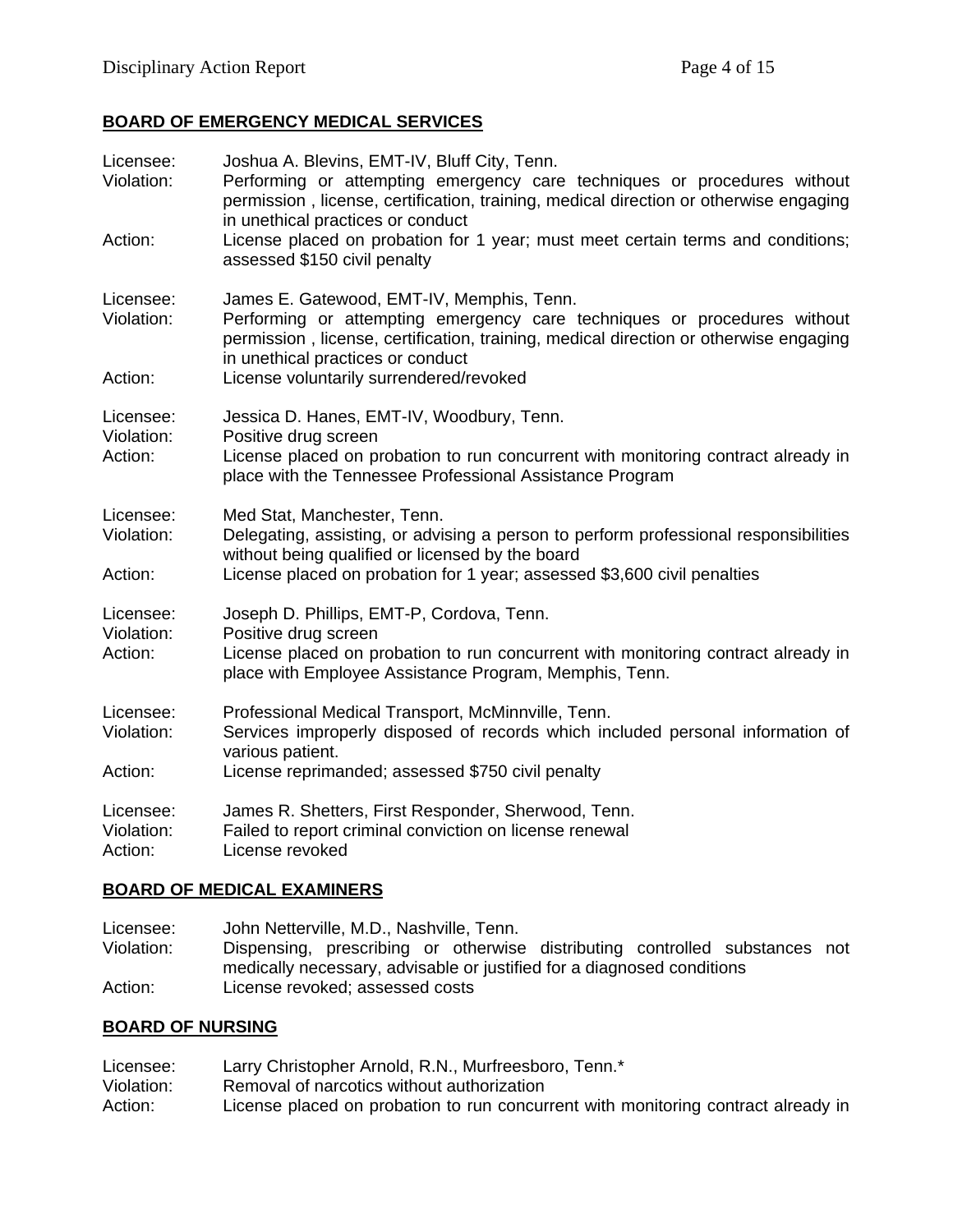|                                    | placed with the Tennessee Professional Assistance Program                                                                                                                                                                                                            |
|------------------------------------|----------------------------------------------------------------------------------------------------------------------------------------------------------------------------------------------------------------------------------------------------------------------|
| Licensee:<br>Violation:<br>Action: | Donna Kay Bailey, L.P.N., Erwin, Tenn.<br>Placed on abuse registry<br>License revoked                                                                                                                                                                                |
| Licensee:<br>Violation:<br>Action: | Suzanne R. Bajestani, L.P.N., Chattanooga, Tenn.<br>Violation of board order<br>License revoked                                                                                                                                                                      |
| Licensee:<br>Violation:<br>Action: | Garth A. Birdwell, R.N. Milan, Tenn.<br>Removal of a controlled substances without authorization<br>License suspended; must meet certain terms and conditions                                                                                                        |
| Licensee:<br>Violation:<br>Action: | Bobbie J. Box, R.N., Parsons, Tenn.<br>Removed prescription medication from a patients home without authorization<br>License placed on probation to run concurrent with monitoring contract already in<br>place with the Tennessee Professional Assistance Program.  |
| Licensee:<br>Violation:<br>Action: | Tangania Brigg-Phillips, L.P.N., Memphis, Tenn.<br>Removal of a controlled substances without permission<br>License placed on probation to run concurrent with monitoring contract already in<br>place with the Tennessee Professional Assistance Program            |
| Licensee:<br>Violation:            | Bonita Delois Carter, L.P.N., Chattanooga, Tenn.<br>Falsified a patient's treatment record and forged another nurse's initials on another<br>report                                                                                                                  |
| Action:                            | License reprimanded                                                                                                                                                                                                                                                  |
| Licensee:<br>Violation:<br>Action: | Christopher C. Carter, L.P.N., Kingsport, Tenn.<br>Guilty of a crime<br>License revoked                                                                                                                                                                              |
| Licensee:<br>Violation:<br>Action: | Lisa K. Chaffin, R.N., Windfield, Ala<br>Action taken by another state<br>License revoked                                                                                                                                                                            |
| Licensee:<br>Violation:<br>Action: | Dawn M. Cowley, R.N., Livingston, Tenn.<br>Removal of a controlled substance without authorization for personal use<br>License placed on probation to run concurrent with monitoring contract already in<br>place with the Tennessee Professional Assistance Program |
| Licensee:<br>Violation:<br>Action: | Parker Creel, R.N., Johnson City, Tenn.<br>Removed patient medication from a facility without authorization<br>License placed on probation for six months; must meet certain terms and<br>conditions                                                                 |
| Licensee:<br>Violation:<br>Action: | Earlene D. Cruze, R.N., Clinton, Tenn.<br>Removal of a controlled substance without authorization<br>License suspended; must meet certain terms and conditions                                                                                                       |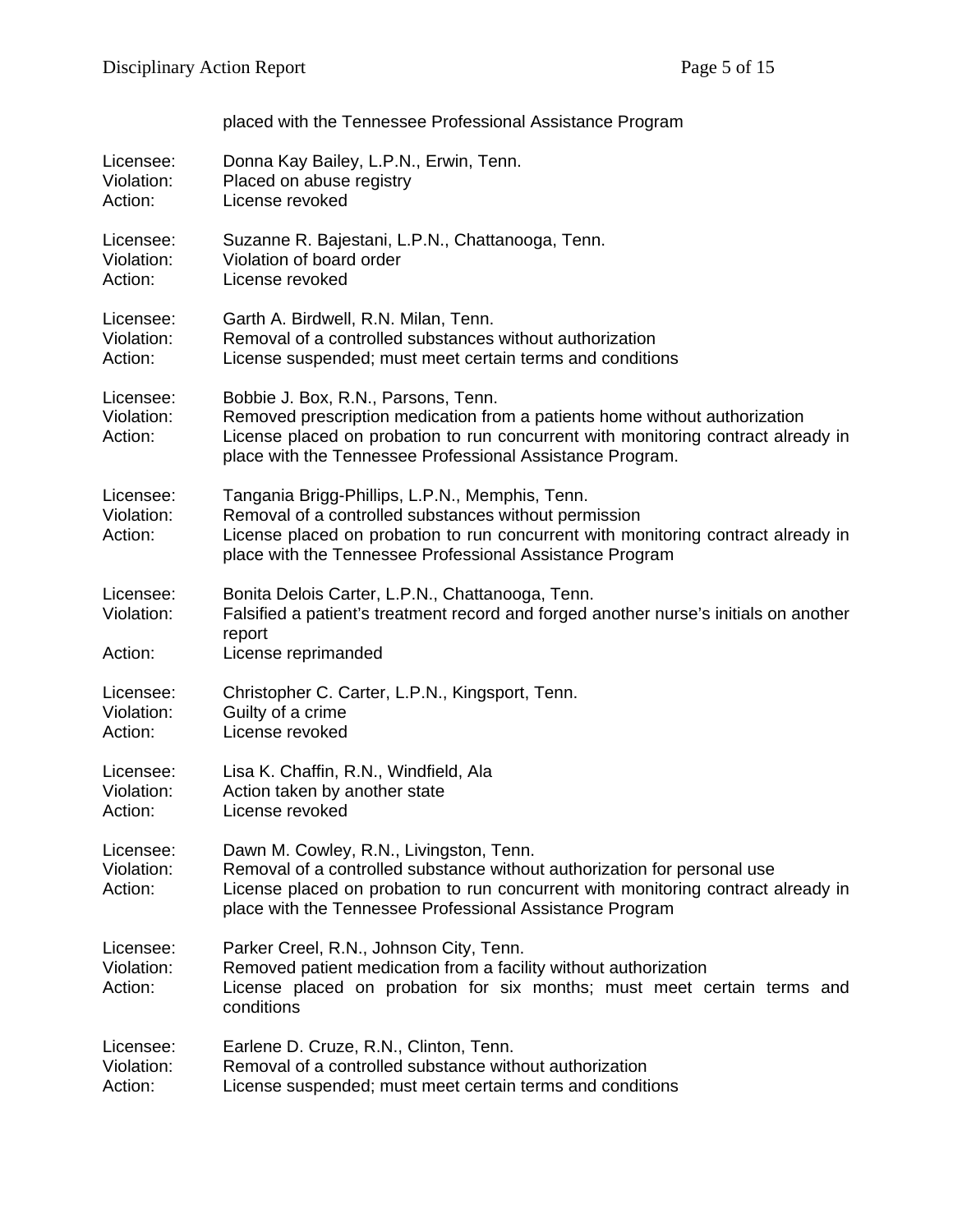| Licensee:<br>Violation:<br>Action: | Crystal S. Dean, R.N., Church Hill, Tenn.<br>Working while impaired<br>Multi state void; license to be placed on probation when monitoring contract signed<br>with the Tennessee Professional Assistance Program                                                                                    |
|------------------------------------|-----------------------------------------------------------------------------------------------------------------------------------------------------------------------------------------------------------------------------------------------------------------------------------------------------|
| Licensee:<br>Violation:<br>Action: | Jonathan Dean, R.N., Chattanooga, Tenn.<br>Removal of a controlled substances without authorization<br>License placed on probation to run concurrent with monitoring contract already in<br>place with the Tennessee Professional Assistance Program                                                |
| Licensee:                          | Tammy L. Dyer, L.P.N., Henderson, Tenn.                                                                                                                                                                                                                                                             |
| Violation:                         | Positive drug screen                                                                                                                                                                                                                                                                                |
| Action:                            | License suspended; must meet certain terms and conditions                                                                                                                                                                                                                                           |
| Licensee:                          | Emily R. Ellis, R.N., Burlison, Tenn.                                                                                                                                                                                                                                                               |
| Violation:                         | Pending court action                                                                                                                                                                                                                                                                                |
| Action:                            | Voluntarily agreed to suspension of license until final adjudication of court action                                                                                                                                                                                                                |
| Licensee:<br>Violation:<br>Action: | Lisa D. Fair, R.N., Unicoi, Tenn.<br>Removal of a controlled substance without authorization for personal use<br>License placed on probation to run concurrent with monitoring contract already in<br>place with the Tennessee Professional Assistance Program                                      |
| Licensee:                          | Kelly R. Fine, R.N., Newport, Tenn.                                                                                                                                                                                                                                                                 |
| Violation:                         | Working while impaired                                                                                                                                                                                                                                                                              |
| Action:                            | License suspended must meet certain terms and conditions                                                                                                                                                                                                                                            |
| Licensee:                          | Deborah D. Forte, R.N., Nashville, Tenn.                                                                                                                                                                                                                                                            |
| Violation:                         | Working while impaired                                                                                                                                                                                                                                                                              |
| Action:                            | License suspended; must meet certain terms and conditions                                                                                                                                                                                                                                           |
| Licensee:<br>Violation:<br>Action: | Lori Lea Garriga, L.P.N., Church Hill, Tenn.<br>Failed to report alterations and discrepancies regarding charting and dispensing of<br>controlled substances; failed to report incompetent, unethical or illegal practice of<br>any health care provider<br>License voluntarily surrendered/revoked |
| Licensee:                          | Jamey D. Hagan, R.N., Columbia, Tenn.                                                                                                                                                                                                                                                               |
| Violation:                         | Violation of board order                                                                                                                                                                                                                                                                            |
| Action:                            | License revoked                                                                                                                                                                                                                                                                                     |
| Licensee:                          | Bridgette L. Heil, R.N., Fairview, Tenn.                                                                                                                                                                                                                                                            |
| Violation:                         | Error in narcotics administration and documentation                                                                                                                                                                                                                                                 |
| Action:                            | License suspended; must meet certain terms and conditions                                                                                                                                                                                                                                           |
| Licensee:                          | Anita Hensley, L.P.N., Kingsport, Tenn.                                                                                                                                                                                                                                                             |
| Violation:                         | Diverted narcotics not for personal use                                                                                                                                                                                                                                                             |
| Action:                            | License suspended; must meet certain terms and conditions                                                                                                                                                                                                                                           |
| Licensee:                          | Lucinda Hicks, A.P.N., R.N., Morristown, Tenn.                                                                                                                                                                                                                                                      |
| Violation:                         | Working while impaired                                                                                                                                                                                                                                                                              |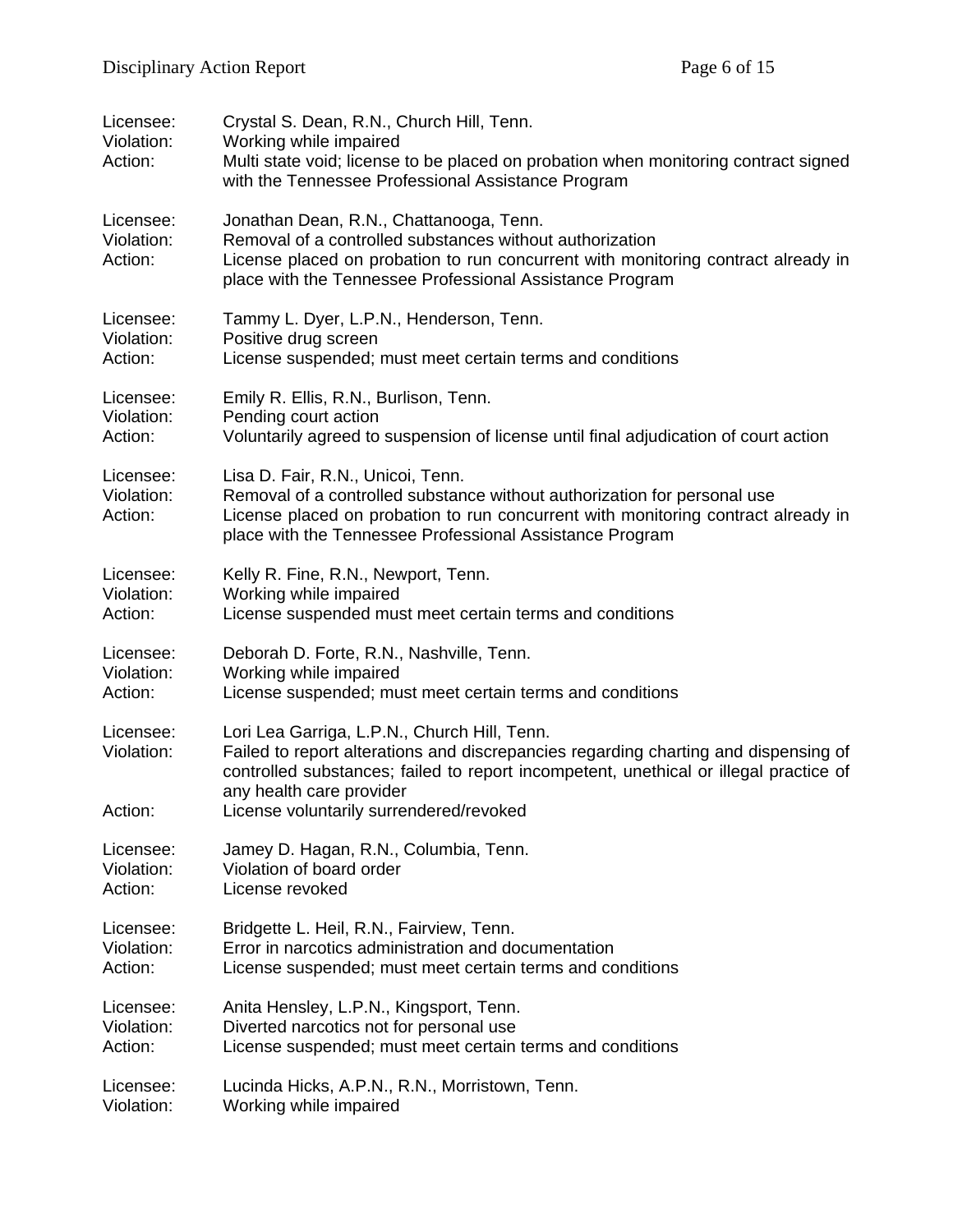| Action:                            | License placed on probation to run concurrent with monitoring contract already in<br>place with the Tennessee Professional Assistance Program                                                                                                         |
|------------------------------------|-------------------------------------------------------------------------------------------------------------------------------------------------------------------------------------------------------------------------------------------------------|
| Licensee:                          | Mark A. Hinkle, R.N., Westpoint, Tenn.                                                                                                                                                                                                                |
| Violation:                         | Guilty of a crime                                                                                                                                                                                                                                     |
| Action:                            | License revoked                                                                                                                                                                                                                                       |
| Licensee:<br>Violation:<br>Action: | Joni Hix, R.N., Springfield, Tenn.<br>Removal of a controlled substance for personal use<br>License placed on probation to run concurrent with monitoring contract already in<br>place with the Tennessee Professional Assistance Program             |
| Licensee:                          | Julia M. Huckaby, R.N., Chattanooga, Tenn.                                                                                                                                                                                                            |
| Violation:                         | Violation of board order                                                                                                                                                                                                                              |
| Action:                            | License revoked                                                                                                                                                                                                                                       |
| Licensee:                          | Carol A. Batey Hudson, R.N., Rock Island, Tenn.                                                                                                                                                                                                       |
| Violation:                         | Inaccurately documented medical care of a patient                                                                                                                                                                                                     |
| Action:                            | License reprimanded; must meet certain terms and conditions; assessed costs                                                                                                                                                                           |
| Licensee:                          | Tammy J. Keller, L.P.N., Dandridge, Tenn.                                                                                                                                                                                                             |
| Violation:                         | Removal of controlled substances without authorization; positive drug screen                                                                                                                                                                          |
| Action:                            | License revoked; assessed \$3,000 civil penalty, plus costs                                                                                                                                                                                           |
| Licensee:                          | Lorena G. Kelly-Parham, L.P.N., Columbia, Tenn.                                                                                                                                                                                                       |
| Violation:                         | Error in administration of medication                                                                                                                                                                                                                 |
| Action:                            | License reprimanded                                                                                                                                                                                                                                   |
| Licensee:                          | Jackey P. McDowell, R.N., Memphis, Tenn.                                                                                                                                                                                                              |
| Violation:                         | Patient abandonment                                                                                                                                                                                                                                   |
| Action:                            | License suspended; must meet certain terms and conditions                                                                                                                                                                                             |
| Licensee:                          | Kendra E. McKeehan, L.P.N., Johnson City, Tenn.                                                                                                                                                                                                       |
| Violation:                         | Violation of board order                                                                                                                                                                                                                              |
| Action:                            | <b>License Voluntarily Surrendered</b>                                                                                                                                                                                                                |
| Licensee:                          | John Christopher McNatt, A.P.N., R.N., Linden Tenn.                                                                                                                                                                                                   |
| Violation:                         | Action taken by the state of Arkansas                                                                                                                                                                                                                 |
| Action:                            | License revoked; assessed \$1,000 civil penalty, plus costs                                                                                                                                                                                           |
| Licensee:                          | Leigh D Messick, R.N., Old Hickory, Tenn.                                                                                                                                                                                                             |
| Violation:                         | Violation of board order                                                                                                                                                                                                                              |
| Action:                            | License revoked; assessed \$1,000 civil penalty, plus costs                                                                                                                                                                                           |
| Licensee:<br>Violation:<br>Action: | Kimberly Mitchell, R.N., Nashville, Tenn.<br>Removal of a controlled substance without authorization<br>License placed on probation to run concurrent with monitoring contract already in<br>place with the Tennessee Professional Assistance Program |
| Licensee:                          | Charlotte Wright Murray, R.N., Lebanon, Tenn.                                                                                                                                                                                                         |
| Violation:                         | Removal of controlled substances without authorization                                                                                                                                                                                                |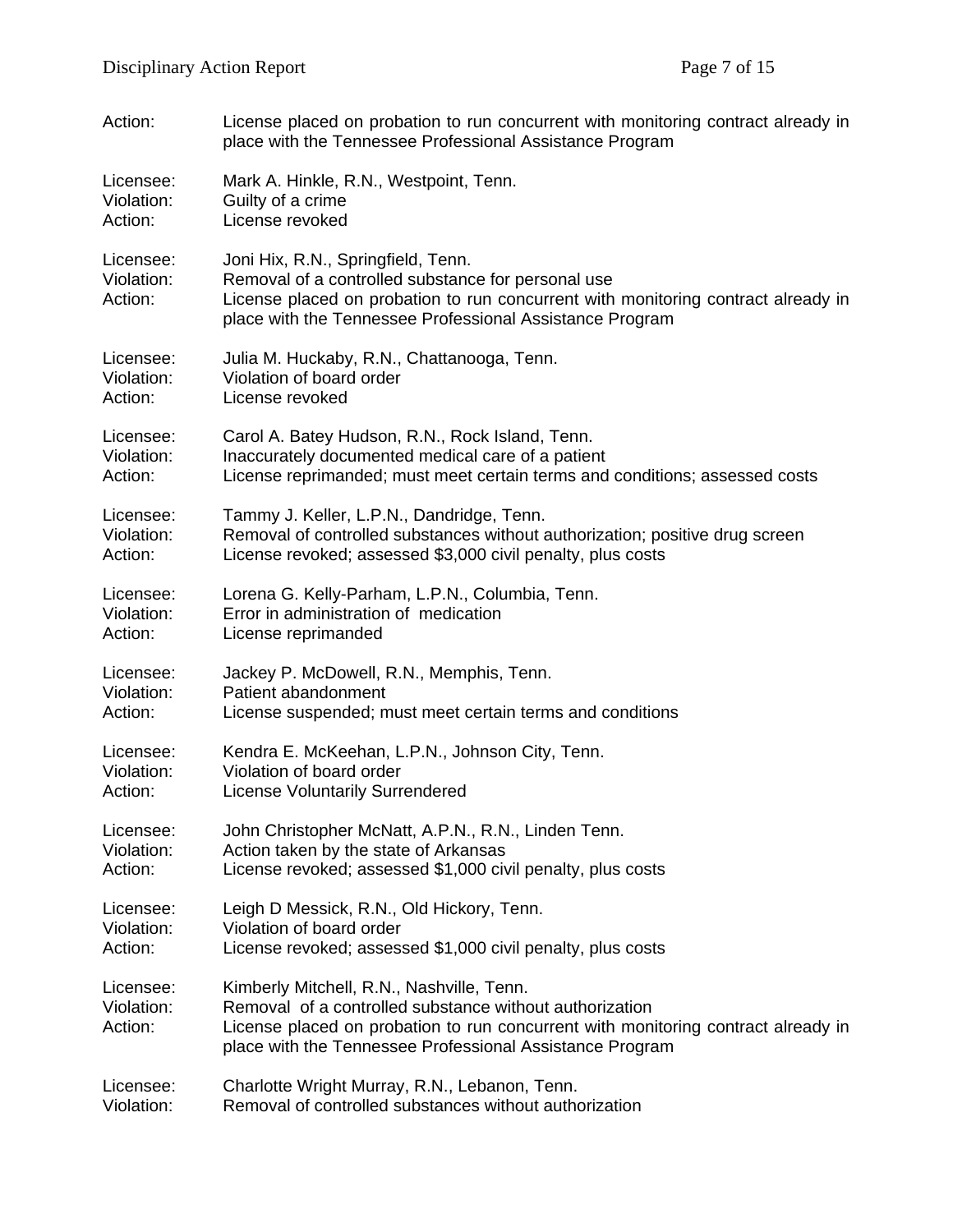| Action:                            | License placed on probation to run concurrent with monitoring contract already in<br>place with the Tennessee Professional Assistance Program                                                                                                            |
|------------------------------------|----------------------------------------------------------------------------------------------------------------------------------------------------------------------------------------------------------------------------------------------------------|
| Licensee:                          | Catherine M. Peterson, R.N., Hendersonville, Tenn.                                                                                                                                                                                                       |
| Violation:                         | Use of confidential patient information for personal benefit                                                                                                                                                                                             |
| Action:                            | License reprimanded                                                                                                                                                                                                                                      |
| Licensee:                          | Joanna Robarge Phillips, R.N., Cleveland, Tenn.                                                                                                                                                                                                          |
| Violation:                         | Violation of board order                                                                                                                                                                                                                                 |
| Action:                            | Voluntarily surrendered/revoked                                                                                                                                                                                                                          |
| Licensee:<br>Violation:<br>Action: | Monica C. Phillips, R.N., Cordova, Tenn.<br>Violation of board order<br>License placed on probation to run concurrent with monitoring contract already in<br>place with the Tennessee Professional Assistance Program                                    |
| Licensee:                          | Dena M. Pinson, L.P.N., Unicoi, Tenn.                                                                                                                                                                                                                    |
| Violation:                         | Working while impaired                                                                                                                                                                                                                                   |
| Action:                            | License revoked                                                                                                                                                                                                                                          |
| Licensee:                          | Loretta A. Pool, R.N., Clarksville, Tenn.                                                                                                                                                                                                                |
| Violation:                         | Action taken by the state of Minnesota                                                                                                                                                                                                                   |
| Action:                            | License revoked; assessed \$1,000 civil penalty, plus costs                                                                                                                                                                                              |
| Licensee:<br>Violation:<br>Action: | Stacy G. Rayfield, A.P.N., R.N., Manchester, Tenn.<br>Pattern of substandard care, inappropriate prescribing, unprofessional conduct,<br>and deceptive practices<br>License summarily suspended                                                          |
| Licensee:<br>Violation:<br>Action: | Katherine Reynolds, R.N., Soddy Daisy, Tenn.<br>Removal of a controlled substance without authorization<br>License placed on probation to run concurrent with monitoring contract already in<br>place with the Tennessee Professional Assistance Program |
| Licensee:<br>Violation:<br>Action: | John David Roberson, R.N., Beech Bluff, Tenn.<br>Positive drug screen; failed to comply with the terms of a monitoring contract with<br>the Tennessee Professional Assistant Program<br>License revoked                                                  |
| Licensee:                          | Shelley G. Rucker, R.N., Memphis, Tenn.                                                                                                                                                                                                                  |
| Violation:                         | Action taken by the State of California                                                                                                                                                                                                                  |
| Action:                            | License reprimanded                                                                                                                                                                                                                                      |
| Licensee:<br>Violation:<br>Action: | Judith Rule, R.N., Memphis, Tenn.<br>Failed to comply with terms of monitoring contract with the Tennessee<br>Professional Assistance Program<br>License suspended; must meet certain terms and conditions                                               |
| Licensee:                          | Damaris E. Sheffield, L.P.N., Nashville, Tenn.                                                                                                                                                                                                           |
| Violation:                         | Error in administration of medication                                                                                                                                                                                                                    |
| Action:                            | License reprimanded                                                                                                                                                                                                                                      |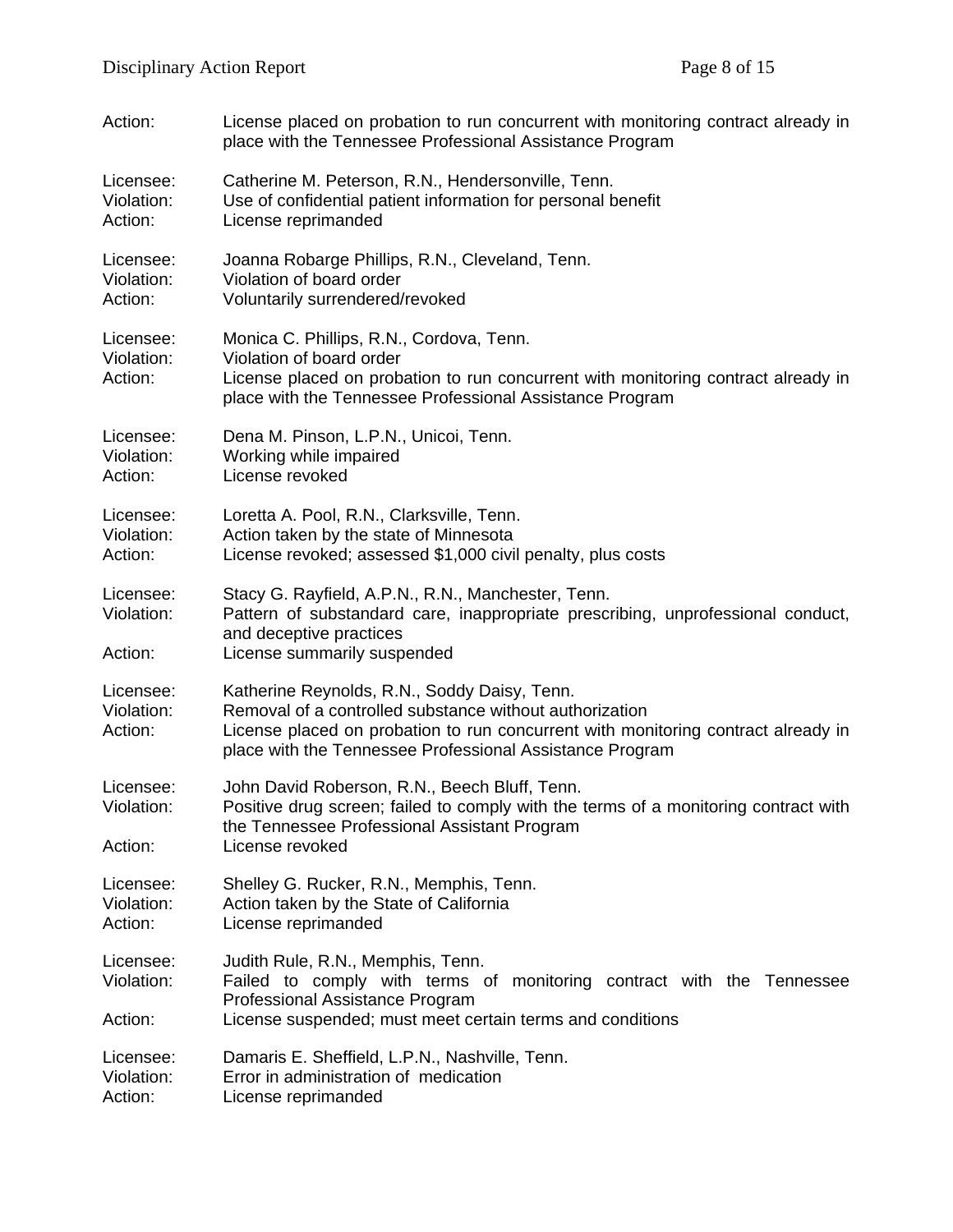| Licensee:                          | Darla Gail Smith, R.N., Lexington, Tenn.                                                                                                                                                                                                      |
|------------------------------------|-----------------------------------------------------------------------------------------------------------------------------------------------------------------------------------------------------------------------------------------------|
| Violation:                         | Action taken by the state of Kentucky                                                                                                                                                                                                         |
| Action:                            | License revoked                                                                                                                                                                                                                               |
| Licensee:                          | Donald Smith, R.N., Chattanooga, Tenn.                                                                                                                                                                                                        |
| Violation:                         | Violation of board order                                                                                                                                                                                                                      |
| Action:                            | License revoked                                                                                                                                                                                                                               |
| Licensee:<br>Violation:<br>Action: | Jennifer A. Stakias, R.N., Kingsport, Tenn.<br>Self administered diverted drugs<br>License placed on probation for six months; must meet certain terms and<br>conditions                                                                      |
| Licensee:                          | Ginger L. Stevens, L.P.N., Elizabethton, Tenn.                                                                                                                                                                                                |
| Violation:                         | Violation of board order                                                                                                                                                                                                                      |
| Action:                            | License revoked; assessed \$1,000 civil penalty, plus costs                                                                                                                                                                                   |
| Licensee:                          | Kerri M. Thomas, R.N., Knoxville, Tenn.                                                                                                                                                                                                       |
| Violation:                         | Violation of board order                                                                                                                                                                                                                      |
| Action:                            | License revoked; assessed \$1,000 civil penalty, plus costs                                                                                                                                                                                   |
| Licensee:                          | Jeanne L. Turner, R.N., Scottsboro, Ala                                                                                                                                                                                                       |
| Violation:                         | Action taken by state of Alabama                                                                                                                                                                                                              |
| Action:                            | License revoked                                                                                                                                                                                                                               |
| Licensee:                          | Rhonda D. Wallin, R.N., Adamsville, Tenn.                                                                                                                                                                                                     |
| Violation:                         | Guilty of a crime; removal of drugs from a facility without authorization                                                                                                                                                                     |
| Action:                            | License voluntarily surrendered/revoked                                                                                                                                                                                                       |
| Licensee:<br>Violation:<br>Action: | Wynn E. Weems, R.N., Erwin, Tenn.<br>Removal of a controlled substance without authorization<br>License placed on probation to run concurrent with monitoring contract already in<br>place with the Tennessee Professional Assistance Program |

*\*This practitioner was disciplined on January 26, 2010, and the information was not available in time for inclusion in February's news release.* 

### **BOARD OF PHARMACY**

| Licensee:<br>Violation: | Demarcus D. Brazelton, R.T., Knoxville, Tenn.<br>Removed controlled substances from the pharmacy without authorization from a<br>licensed prescriber for personal use |
|-------------------------|-----------------------------------------------------------------------------------------------------------------------------------------------------------------------|
| Action:                 | <b>Registration revoked</b>                                                                                                                                           |
| Licensee:               | Jessica J. Burke, D.Ph., Bon Aqua, Tenn.                                                                                                                              |
| Violation:              | Removed a controlled substance from the pharmacy without authorization from a<br>licensed prescriber                                                                  |
| Action:                 | License revoked                                                                                                                                                       |
| Licensee:<br>Violation: | Albert R. Crane, R.T., Chapel Hill, Tenn.<br>Removed controlled substances from the pharmacy without authorization from a                                             |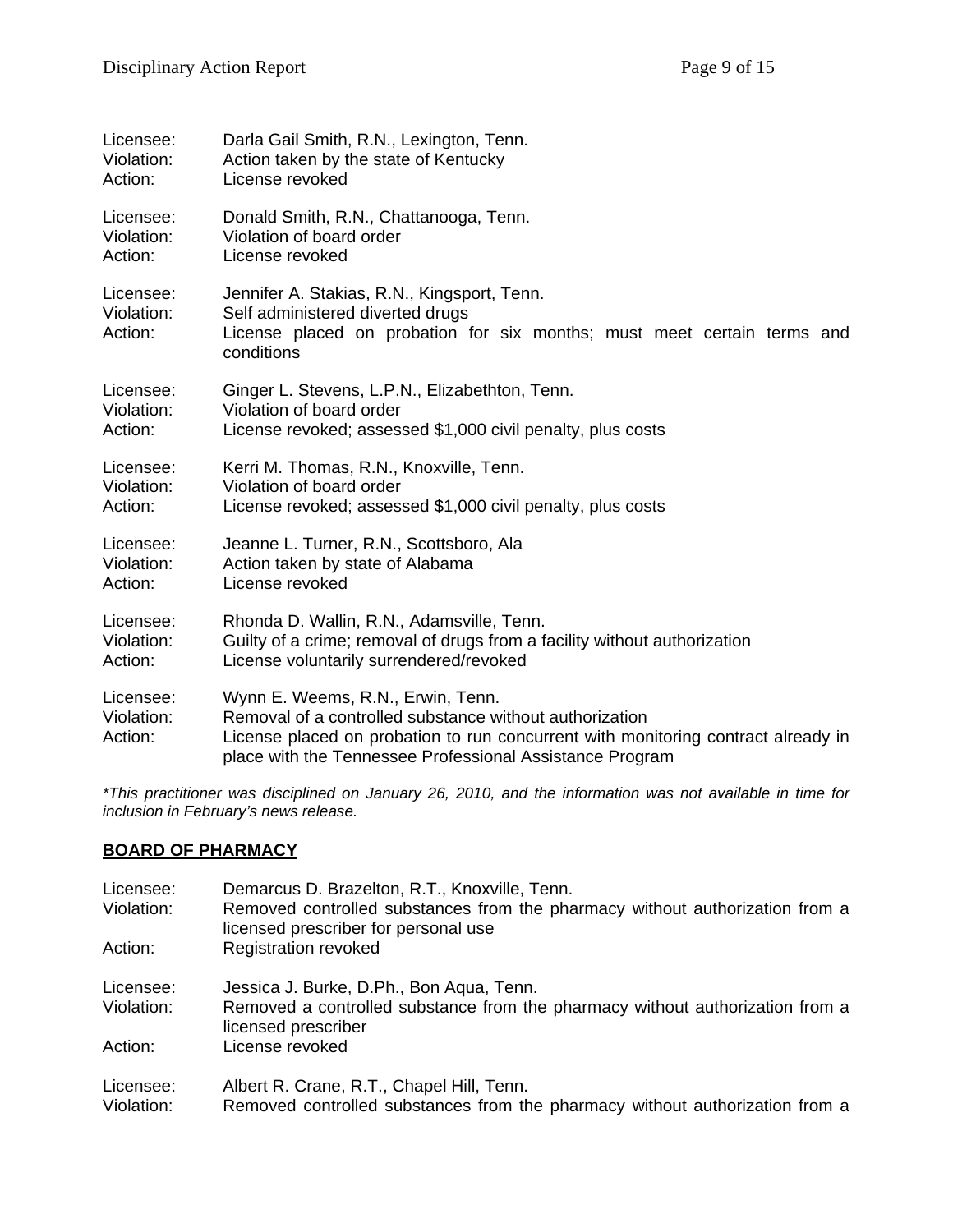| Action:                              | licensed prescriber<br><b>Registration revoked</b>                                                                                                                                                                                |
|--------------------------------------|-----------------------------------------------------------------------------------------------------------------------------------------------------------------------------------------------------------------------------------|
| Licensee:<br>Violation:              | Teresa Dority, R.T., Cross Plains, Tenn.<br>Removed controlled substances from the pharmacy without authorization from a<br>licensed prescriber                                                                                   |
| Action:                              | <b>Registration revoked</b>                                                                                                                                                                                                       |
| Licensee:<br>Violation:              | Robert Hafner, D.Ph., Oak Ridge, Tenn.<br>Failed to maintain the advocacy of the Tennessee Pharmacists Recovery Network;<br>positive drug screen for alcohol                                                                      |
| Action:                              | <b>Registration revoked</b>                                                                                                                                                                                                       |
| Licensee:<br>Violation:              | Vickie L. Hill, R.T., Murfreesboro, Tenn.<br>Forged prescriptions for family members, without authorization from a licensed<br>prescriber; admitted to removing over the counter items from the pharmacy without<br>authorization |
| Action:                              | <b>Registration revoked</b>                                                                                                                                                                                                       |
| Licensee:<br>Violation:              | Regina Huff, R.T., Somerville, Tenn.<br>Removed controlled substances from the pharmacy without authorization from a<br>licensed prescriber for own personal use                                                                  |
| Action:                              | Registration revoked                                                                                                                                                                                                              |
| Licensee:<br>Violation:              | Minnis Drug Store, Inc., Morristown, Tenn.<br>Failed to provide patient counseling to patients or patient caregivers in accordance<br>with board rules                                                                            |
| Action:                              | Assessed \$4,000 civil penalty                                                                                                                                                                                                    |
| Licensee:<br>Violation:              | Jessica D. Morrow, R.T., Nashville, Tenn.<br>Removed controlled substances from the<br>pharmacy for resale<br>without<br>authorization from a licensed prescriber                                                                 |
| Action:                              | <b>Registration revoked</b>                                                                                                                                                                                                       |
| Individual:<br>Violation:<br>Action: | Recovercare LLC, Louisville, Ky.<br>Operated a pharmaceutical distribution facility without holding a valid license<br>Assessed \$5,100 civil penalty                                                                             |
| Licensee:<br>Violation:<br>Action:   | Kathleen M. Riley, D.Ph., Knoxville, Tenn.<br>Guilty of a crime; addicted to the use of alcohol, narcotics or other drugs<br>License revoked                                                                                      |
| Licensee:<br>Violation:              | Jada Meyer, R.T., Hartsville, Tenn.<br>Removed a controlled substance from the pharmacy not for personal use without<br>authorization from a licensed prescriber                                                                  |
| Action:                              | License revoked                                                                                                                                                                                                                   |
| Licensee:<br>Violation:              | Jennifer L. Myers, D.Ph., Nashville, Tenn.<br>Failed to provide patient counseling to patients or patient caregivers for new and<br>refilled prescriptions in accordance with board rules                                         |
| Action:                              | Assessed \$1,000 civil penalty                                                                                                                                                                                                    |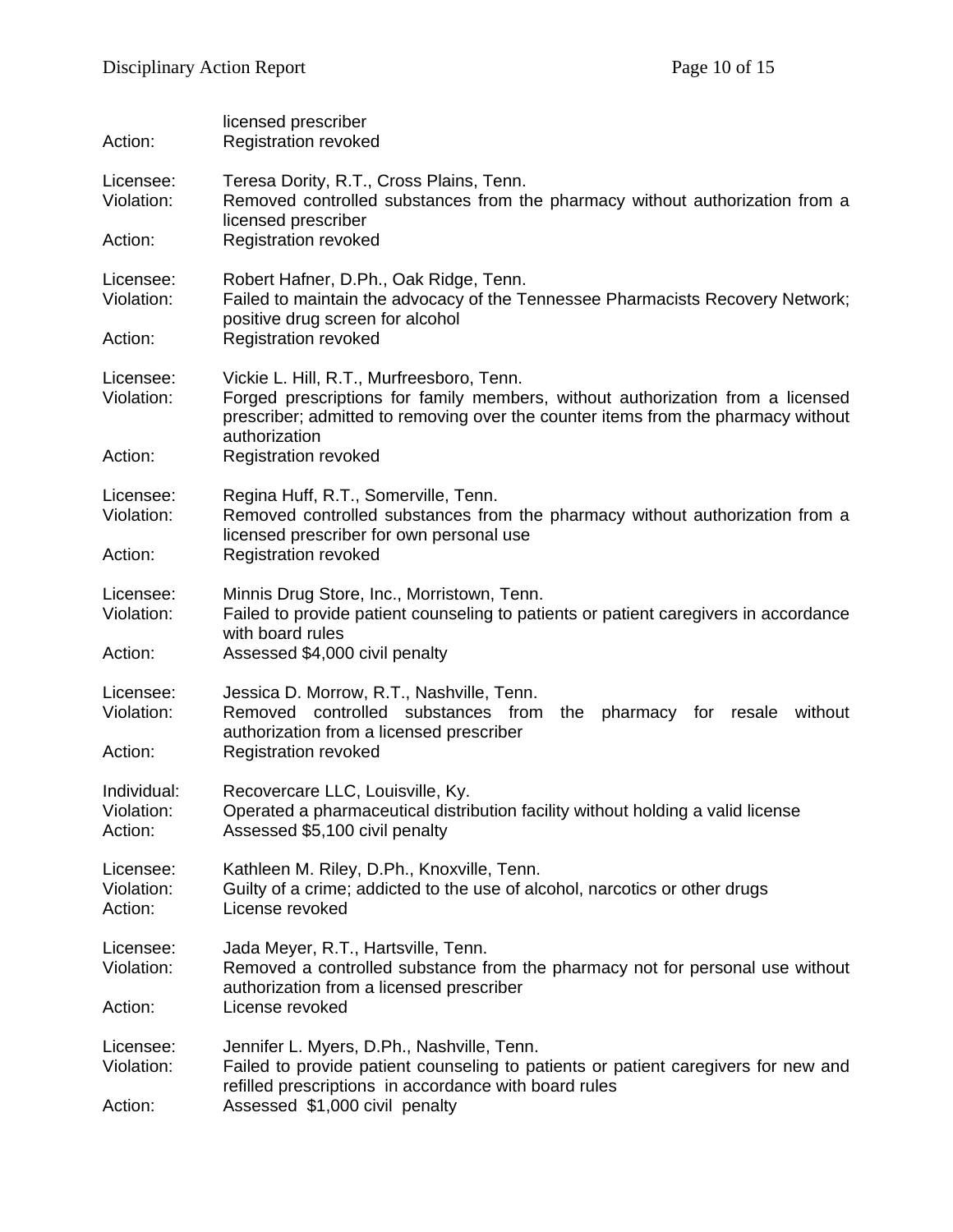| Licensee:<br>Violation:<br>Action: | Adam C. Pace, D.Ph., Nashville, Tenn.<br>Failed to provide patient counseling to patients or patient caregivers for new and<br>refilled prescriptions in accordance with board rules<br>Assessed \$1,000 civil penalty                                                                               |
|------------------------------------|------------------------------------------------------------------------------------------------------------------------------------------------------------------------------------------------------------------------------------------------------------------------------------------------------|
| Licensee:<br>Violation:<br>Action: | Rite Aid Pharmacy #11868, Clarksville, Tenn.<br>Failed to notify the board as to the new Pharmacist in Charge<br>Assessed \$100 civil penalty                                                                                                                                                        |
| Licensee:<br>Violation:<br>Action: | Rite Aid Pharmacy #11868, Clarksville, Tenn.<br>Failed to provide patient counseling to patients or patient caregivers in accordance<br>with board rules<br>Assessed \$1,000 civil penalty; must submit an acceptable, store specific corrective<br>plan of action that addresses failure to counsel |
| Licensee:<br>Violation:<br>Action: | Merari N. Rogers, R.T., Bigstone Gap, Va.<br>Processed her own refills and filled them for personal use without authorization<br>from a licensed prescriber<br><b>Registration revoked</b>                                                                                                           |
| Licensee:<br>Violation:<br>Action: | Rhonda S. Turner, R.T., Knoxville, Tenn.<br>Forged prescriptions for family members, without authorization from a licensed<br>prescriber<br><b>Registration revoked</b>                                                                                                                              |
| Licensee:<br>Violation:            | Walgreens Pharmacy #2161, Memphis, Tenn.<br>Failed to provide patient counseling to patients or patient caregivers in accordance<br>with board rules                                                                                                                                                 |
| Action:                            | Assessed \$1,000 civil penalty; must submit an acceptable, store specific corrective<br>plan of action that addresses failure to counsel                                                                                                                                                             |
| Licensee:<br>Violation:            | Walgreens Pharmacy #4158, Nashville, Tenn.<br>Failed to provide patient counseling to patients or patient caregivers in accordance<br>with board rules                                                                                                                                               |
| Action:                            | Assessed \$1,000 civil penalty; must submit an acceptable, store specific corrective<br>plan of action that addresses failure to counsel                                                                                                                                                             |

# **BOARD OF PHYSICAL THERAPY**

| Licensee:<br>Violation:<br>Action: | Michael C. Cameron, P.T., Bristol<br>Providing substandard care<br>License placed on probation for no less than two years; must meet certain terms<br>and conditions; assessed \$2,000 civil penalty, plus costs |
|------------------------------------|------------------------------------------------------------------------------------------------------------------------------------------------------------------------------------------------------------------|
| Licensee:<br>Violation:<br>Action: | Sharon Diane Miller, P.T.A., Johnson City, Tenn.<br>Positive drug screen<br>License suspended; must meet certain terms and conditions; assessed \$500 civil<br>penalty, plus costs.                              |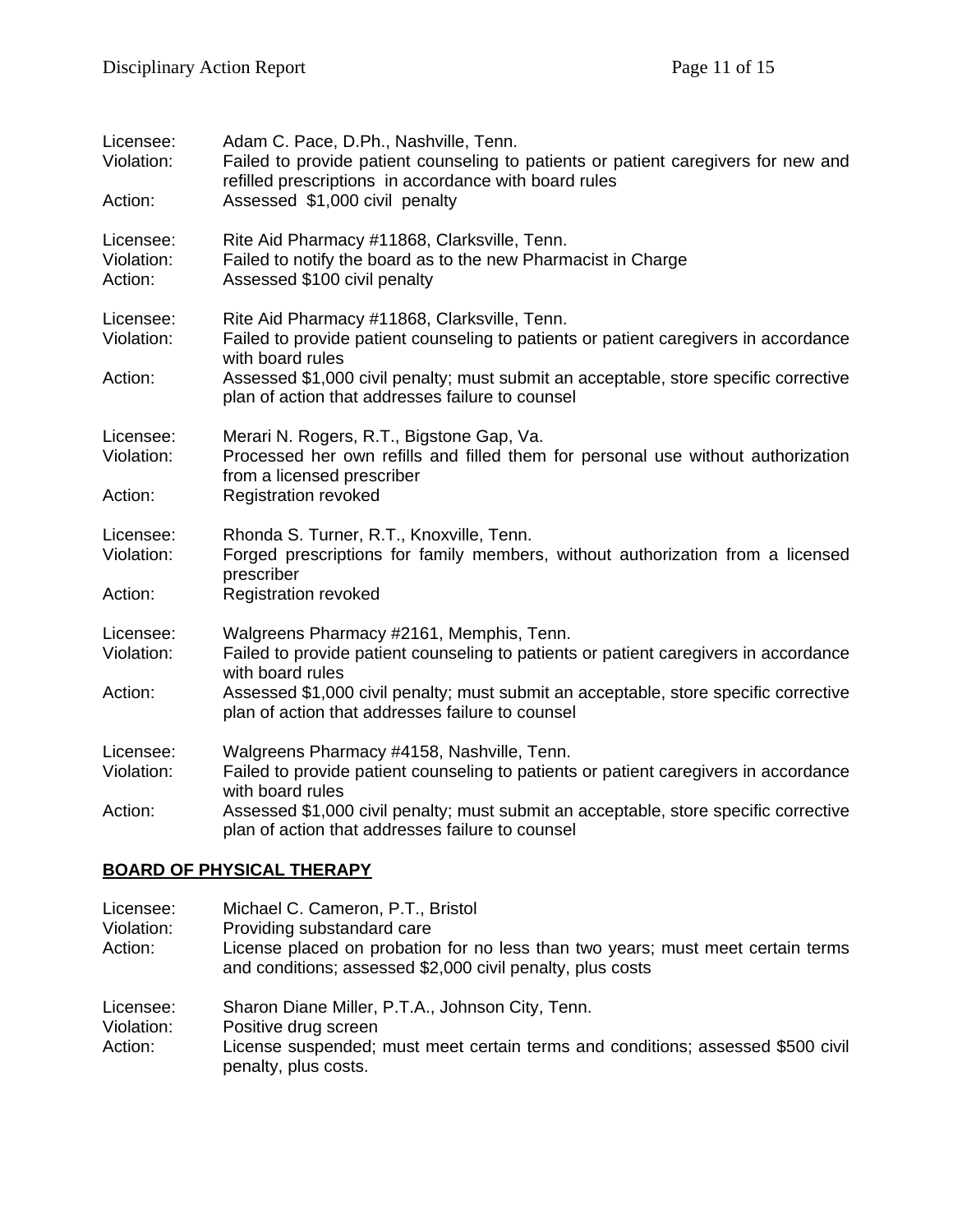## **BOARD OF PODIATRIC MEDICAL EXAMINERS**

| Licensee:                          | Tammy M. Holt, Pod. X-ray, Lynchburg, Tenn.                                                                                                                                                                                   |
|------------------------------------|-------------------------------------------------------------------------------------------------------------------------------------------------------------------------------------------------------------------------------|
| Violation:                         | Failed to renew license timely                                                                                                                                                                                                |
| Action:                            | Assessed \$300 civil penalty                                                                                                                                                                                                  |
| Licensee:<br>Violation:<br>Action: | Amy Tompkins Johnson, Pod X-ray, White Bluff, Tenn.<br>Failed to properly maintain sufficient continuing education credits<br>Assessed \$100 civil penalty; must submit 4 continuing education hours by<br>December 31, 2010. |
| Licensee:                          | Fernando F. Lara, Ort., Pros., Kingston, Tenn.                                                                                                                                                                                |
| Violation:                         | Failed to renew license timely                                                                                                                                                                                                |
| Action:                            | Assessed \$200 civil penalty, Orthotist and Prosthetist penalty combined                                                                                                                                                      |

### **BOARD OF EXAMINERS OF PSYCHOLOGY**

| Licensee:  | Kathryn Flagler, Ph.D., Maryville, Tenn.                                                           |  |  |
|------------|----------------------------------------------------------------------------------------------------|--|--|
| Violation: | Failed to maintain test security; conducted excessive amount of sessions to<br>complete evaluation |  |  |
| Action:    | License reprimanded                                                                                |  |  |
|            |                                                                                                    |  |  |

## **BOARD OF RESPIRATORY CARE**

| Licensee:<br>Violation:<br>Action: | Cynthia D. Cook, L.R.R.T, Gallatin, Tenn.<br>Guilty of a crime<br>License placed on probation for five years; must meet certain terms and<br>conditions; assessed \$2,000 civil penalty, plus costs. |
|------------------------------------|------------------------------------------------------------------------------------------------------------------------------------------------------------------------------------------------------|
| Licensee:                          | Bob. G. Neely, R.R.T., Hendersonville, Tenn.                                                                                                                                                         |
| Violation:                         | Violation of board order                                                                                                                                                                             |
| Action:                            | License suspended; must meet certain terms and conditions; assessed costs.                                                                                                                           |

## **BOARD OF SOCIAL WORKER**

| Licensee:<br>Violation:<br>Action: | Michelle L. Jester, Ph. D., L.M.F.T., Knoxville, Tenn.<br>Failed to properly maintain sufficient continuing education credits<br>Assessed \$200 civil penalty; must submit 20 continuing education credits within<br>180 days |
|------------------------------------|-------------------------------------------------------------------------------------------------------------------------------------------------------------------------------------------------------------------------------|
| Licensee:<br>Violation:<br>Action: | SarahJane Watrous, C.L.M.S.W., Bartlett, Tenn.<br>Failed to renew license timely<br>Assessed \$200 civil penalty                                                                                                              |
| Licensee:<br>Violation:<br>Action: | Mitchell Williams, L.P.C., Lakeland, Tenn.<br>Failed to properly maintain sufficient continuing education credits<br>Assessed \$200 civil penalty; must submit 4 continuing education credits within 180<br>days              |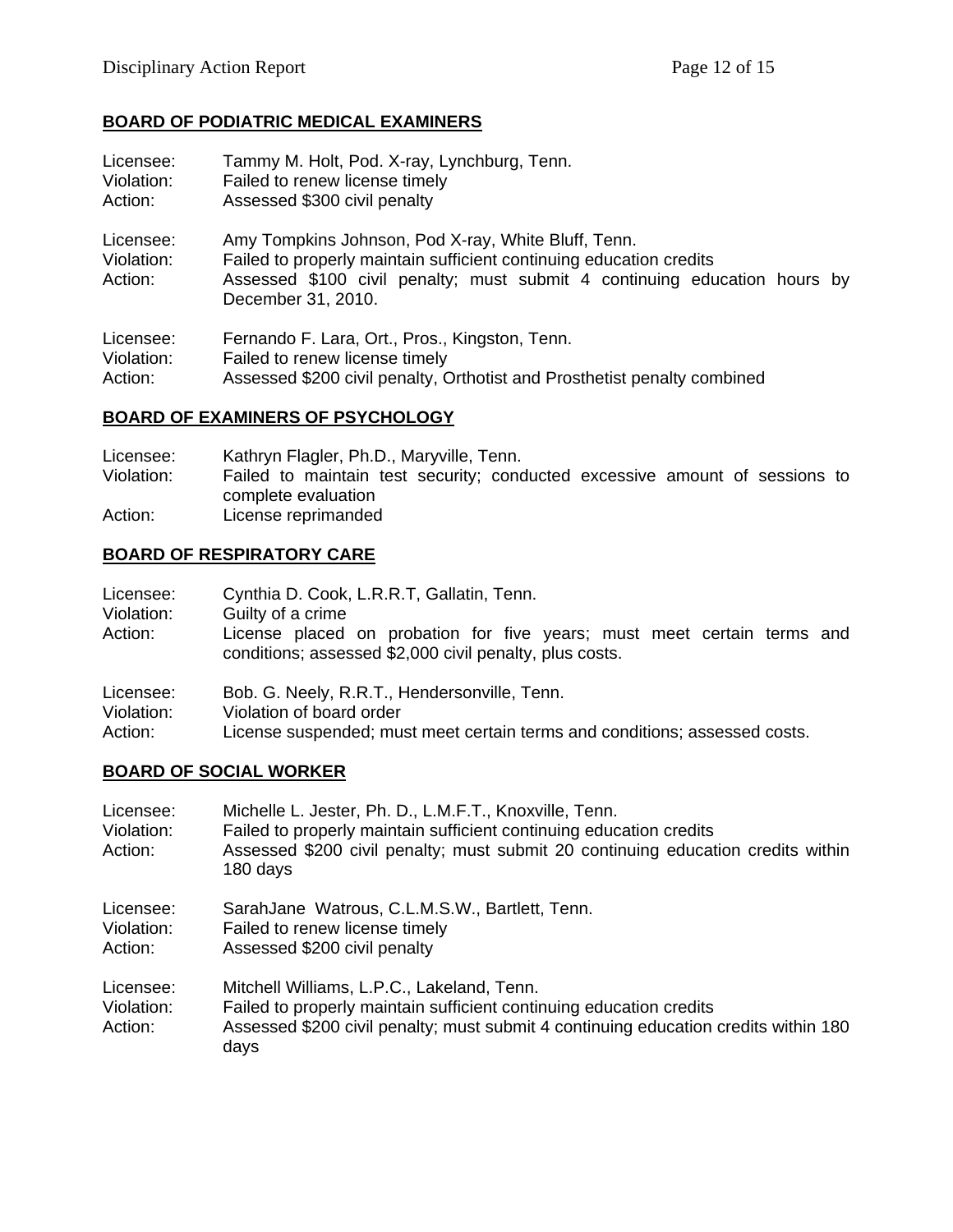## **ABUSE REGISTRY**

| Individual: | Christopher Allen, Jackson, Tenn.            |
|-------------|----------------------------------------------|
| Abuse:      | Physical                                     |
| Profession: | <b>Direct Support Person</b>                 |
| Individual: | Amber Anglea, Gallatin, Tenn.                |
| Abuse:      | Neglect                                      |
| Profession: | <b>Direct Care Staff</b>                     |
| Individual: | Kenya Avent, Memphis, Tenn.                  |
| Abuse:      | Physical/Emotional                           |
| Profession: | <b>Direct Care Staff</b>                     |
| Individual: | Jason Connelli, Columbia, Tenn.              |
| Abuse:      | Physical                                     |
| Profession: | <b>Residential Assistant</b>                 |
| Individual: | Samuel A. Cox, Knoxville, Tenn.              |
| Abuse:      | <b>Verbal/Emotional</b>                      |
| Profession: | <b>Program Specialist</b>                    |
| Individual: | Crystal Evans, Knoxville, Tenn.              |
| Abuse:      | Sexual/Misappropriation                      |
| Profession: | <b>Personal Assistant</b>                    |
| Individual: | Jeremy Haney, Greeneville, Tenn.             |
| Abuse:      | Physical/Emotional                           |
| Profession: | <b>Supported Living Companion</b>            |
| Individual: | Jennifer Johnson, Clarksville, Tenn.         |
| Abuse:      | Supervision and Treatment Neglect, Emotional |
| Profession: | <b>Direct Care Staff</b>                     |
| Individual: | Chelsea Jones, Ma.                           |
| Abuse:      | Exploitation                                 |
| Profession: | <b>Personal Assistant</b>                    |
| Individual: | Christanna Jones, Memphis, Tenn.             |
| Abuse:      | <b>Financial Exploitation</b>                |
| Profession: | Home Manager                                 |
| Individual: | Orenthal Powell, Chattanooga, Tenn.          |
| Abuse:      | Physical                                     |
| Profession: | <b>Direct Care Staff</b>                     |
| Individual: | Joyce Reese, Knoxville, Tenn.                |
| Abuse:      | <b>Physical/Emotional</b>                    |
| Profession: | <b>Direct Care Staff</b>                     |